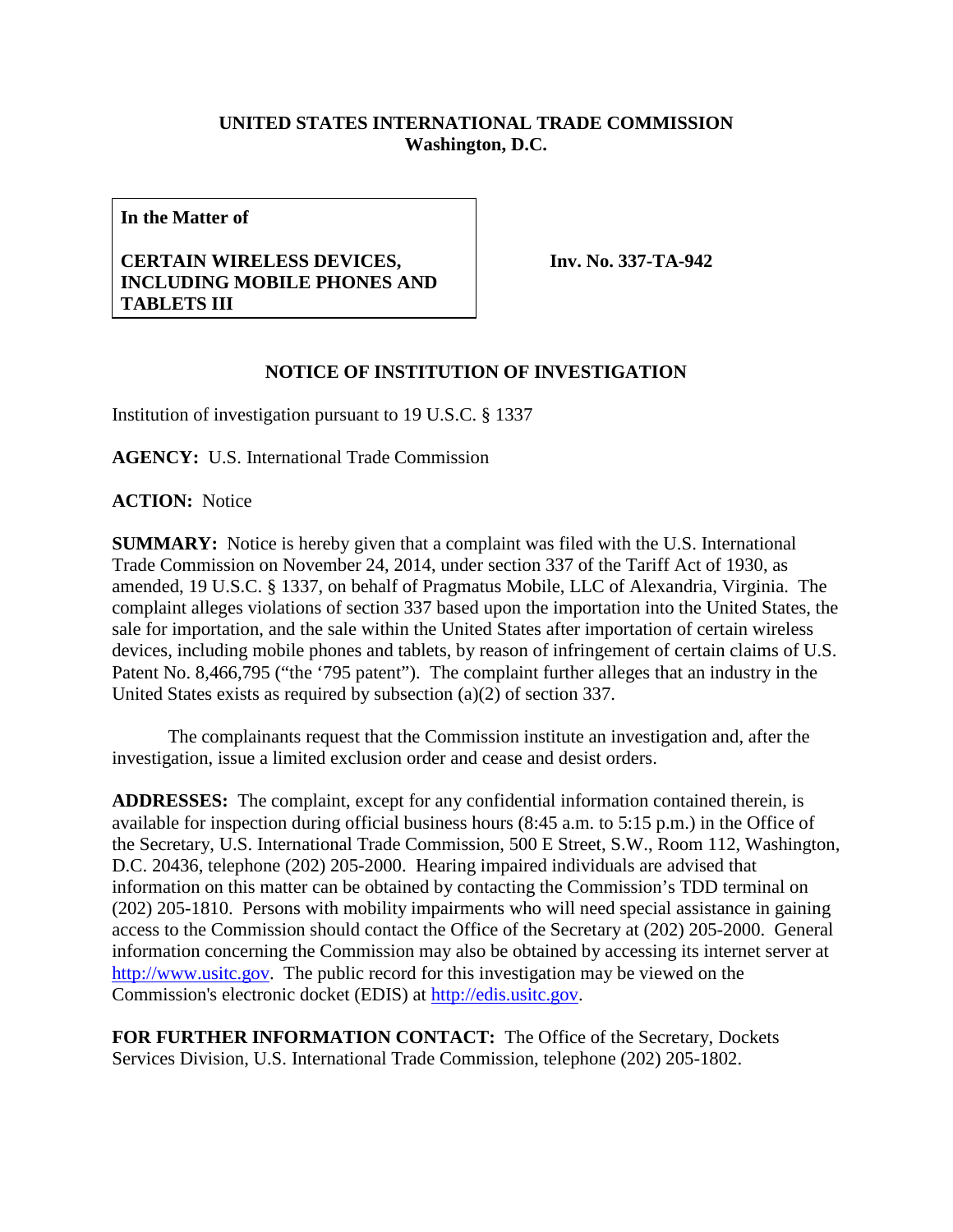**AUTHORITY:** The authority for institution of this investigation is contained in section 337 of the Tariff Act of 1930, as amended, and in section 210.10 of the Commission's Rules of Practice and Procedure, 19 C.F.R. § 210.10 (2014).

**SCOPE OF INVESTIGATION:** Having considered the complaint, the U.S. International Trade Commission, on December 22, 2014, **ORDERED THAT** –

(1) Pursuant to subsection (b) of section 337 of the Tariff Act of 1930, as amended, an investigation be instituted to determine whether there is a violation of subsection  $(a)(1)(B)$  of section 337 in the importation into the United States, the sale for importation, or the sale within the United States after importation of certain wireless devices, including mobile phones and tablets, by reason of infringement of one or more of claims 1-25 and 27-33 of the '795 patent, and whether an industry in the United States exists as required by subsection (a)(2) of section 337;

(2) For the purpose of the investigation so instituted, the following are hereby named as parties upon which this notice of investigation shall be served:

(a) The complainant is:

Pragmatus Mobile, LLC 601 King Street Suite 200 Alexandria, VA 22314

(b) The respondents are the following entities alleged to be in violation of section 337, and are the parties upon which the complaint is to be served:

> ASUSTeK Computer, Inc. No. 15, Li-Te Road Peitou District, Taipei 112 Taiwan

ASUS Computer International, Inc. 800 Corporate Way Fremont, CA 94539

ASUS Technology Pte. Ltd. 15A Changi Business Park Central 1 #05-01 Eightrium Singapore, 486035 Singapore

(3) For the investigation so instituted, the Chief Administrative Law Judge, U.S. International Trade Commission, shall designate the presiding Administrative Law Judge.